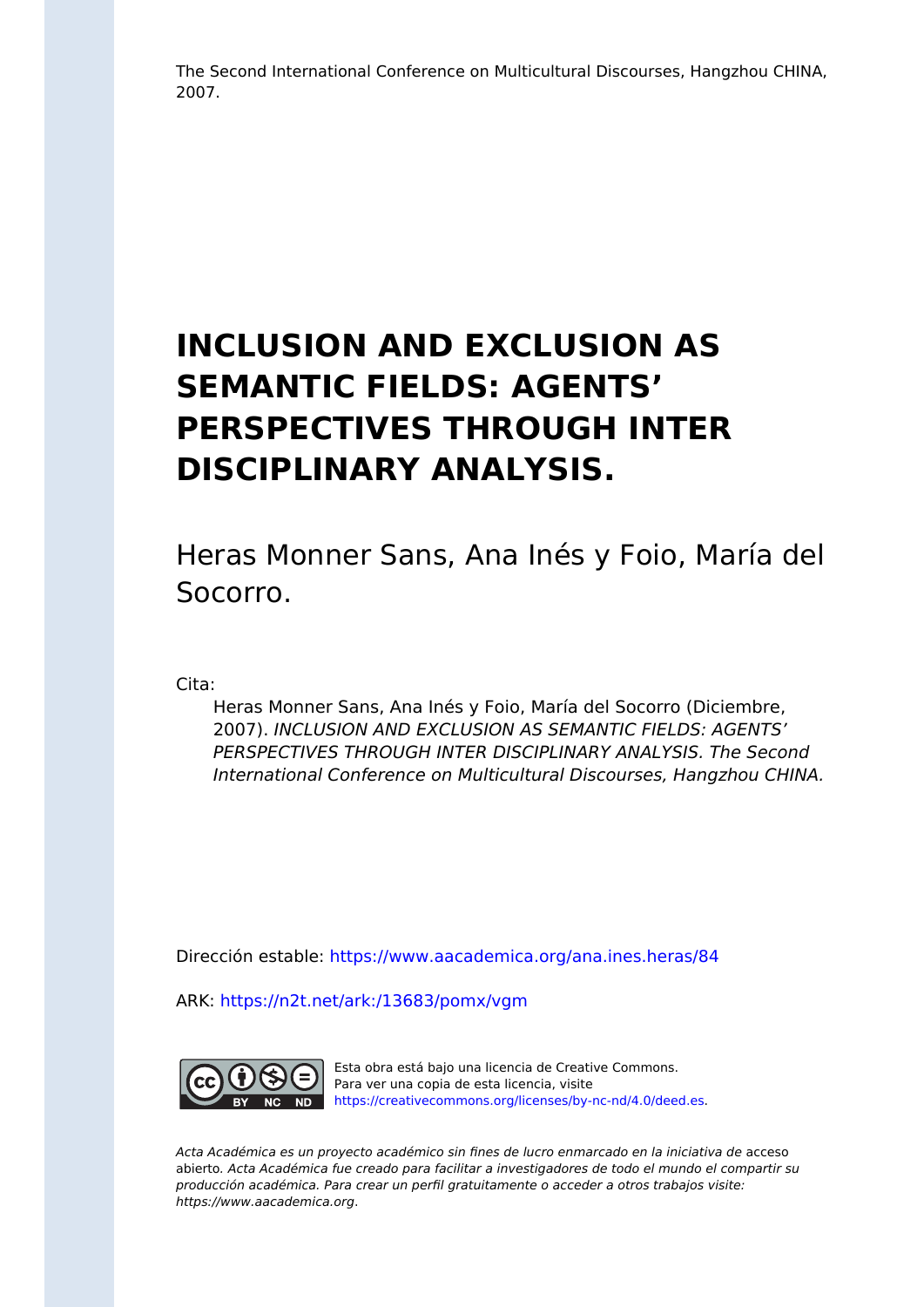# **The Second International Conference on Multicultural Discourses April 13-16, 2007, Hangzhou**

# **Panel Proposal Multicultural Discourses in Latin America Organized by Antonia Candela**

## **INCLUSION AND EXCLUSION AS SEMANTIC FIELDS: AGENTS' PERSPECTIVES THROUGH INTER DISCIPLINARY ANALYSIS**

**AUTHORS and AFFILIATIONS**

Dr. Ana Inés Heras (CONICET, Argentina. Universidad Católica de Santiago del Estero, Departamento Académico San Salvador de Jujuy).

&

M.A. Socorro Foio CIET, Argentina and Universidad Nacional del NordEste, Argentina.

#### **EMAILS**

aninesheras@fibertel.com.ar secpres@unne.edu.ar

### **PHONE AND FAX**

011-541-1-45 56 07 52

**Introduction.** The purpose of this presentation is to share the ongoing development of an interdisciplinary framework being constructed by a network of researchers for the analysis of ethnographic and discourse-based data, generated in the context of a two-year study in Argentina, a project called WORK, DEVELOPMENT AND DIVERSITY. RESEARCH ON POLICY AND METHODOLOGY FOR LOCAL DEVELOPMENT (www.trabajoydiversidad.com.ar). The project started from the assumption that participatory oriented strategic planning has been on the agenda for public policy debate for the last fifteen years, to the point of being considered one of those stereotypical "*musts*" policy makers, government officers and NGOs must address. A considerable amount of state resources have been, and are currently invested in Plans and Programs devoted to locally developing community resources. However, an important question remains un-answered, namely whether participatory strategic planning is, indeed, participatory, and whether social actors called for, and involved in these processes, do think they are being part of real problem solving and decision making. Other related issues need to be answered as well, such as whether local development does support better societal practices and relationships, and whether civil society organizations are participating more in public administration and policy decisions than they were ten years ago. Lastly, an overall question to be addressed is whether Social Plans and Programs are being effective.

This project is currently conducting research on these social issues by: (1) documenting the impact of local development processes on regional/local economies and societies through a combined ethnographic and sociolinguistic framework; (2) conducting action-research studies in a sample of regions/municipalities where local development processes are implemented, identified by methodological and theoretical criteria. This study is being conducted by a network of public and private research oriented universities, CONICET-based Research Institutes, and research and practice NGOs, linking overseas with FORMEZ, an Italian governmental office responsible for local development policy

In this paper we present data from two (North East and Central Argentina) of the four regions under study, to show the specific ways in which the logic of practice in several different social agents (Bourdieu, 1990) create specific semantic fields through action and discourse (Bahktin, 1986; Giddens,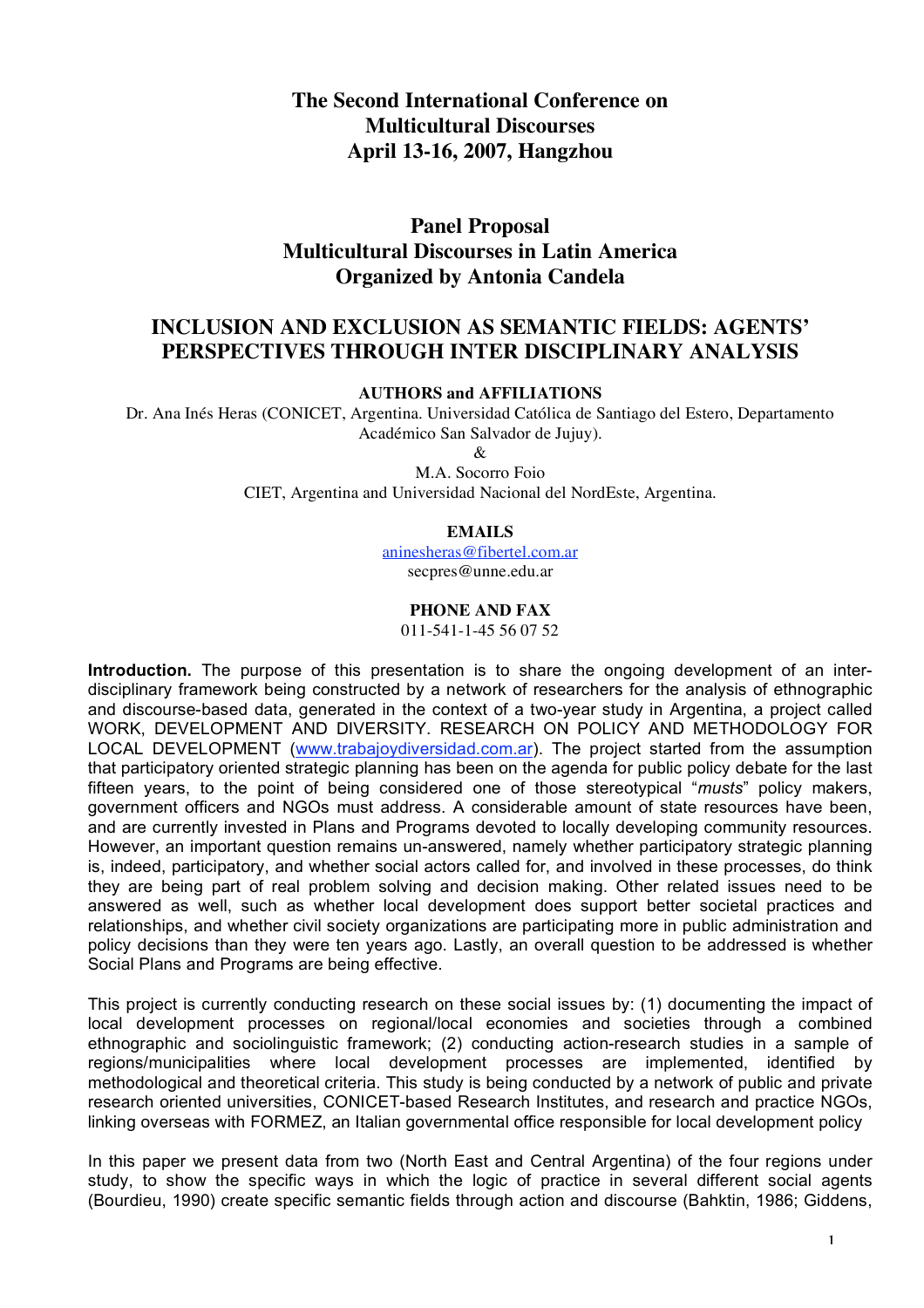1979; Hymes, 1974; Gumperz,1982a y 1982b), and how, in turn, the generation of these semantic fields orients agents' positioning towards their interpretation and action upon the dyad inclusion/exclusion.

One of the over-arching themes across sites is the question about as *who is who*, in each social situation analyzed, and who is included, and in what aspects of social, political and economic life. Additionally, these questions relate to how is political and social agency understood according to the discourse of being included/excluded.

We assume that agents orient their interactions and build strategic orientations towards what counts as inclusion/exclusion within the current model, and we analyze how these orientations present internal tensions, as well as tensions across other agents' logics and ways of interacting (Luhman, 1997; 1998). We conclude by showing the potential for combining disciplinary frameworks to the interpretation of social action by way of constructing an inter-disciplinary framework that bridges key concepts across the mentioned fields of study.We show a fertile approach towards understanding very complex phenomena, at the center of thematic discussions current in Argentina, running across the subjects of Development Models, Inclusion/Exclusion Dynamics, and State Policy.

**Framework: Recent changes in Argentina's political scene as they relate to local development strategies.** Argentina is organized in socio-economic areas based upon the territory's high ecological complexity; thus, access to natural resources has determined much of what is produced, and how. Mapped onto the geopolitical organization of the country (which is structured as provinces and municipalities), a regional organization has emerged, based on the access that specific groups of people have had to natural resources. Historically, several municipalities and regions of our country have based their growth upon mono-productive, extractive strategies. However, not all municipalities and regions in Argentina have followed this mono-productive and extractive pattern, and have created others based on the complementation of several different ways of organizing the economy. When analyzing this phenomenon, Barreto (2001)<sup>1</sup> explains that the latter is in place in Argentina at least since 1870, and that it ran parallel to the mono-productive and extractive economic pattern. Later, when this socio-economic development perspective based on diversification and complementarities was studied, it was labeled Self-Sustained Development (*Desarrollo Autosustentable*). It was characterized not only as an economic model, but as a framework and orientation towards environmental and cultural sustainability based on positively integrating the human experience with the environment, and of creating value chains for producing social and economic goods. A core issue underlying this mode of relating to nature and society is that resources are carefully relied upon and are not depredated or intensively exploited. During the 90's, a methodological orientation towards Self-Sustained Development emerged, widely known as *Self Sustained Strategic Planning for Local Development.* These methods are based on the idea that local development had do be re discussed, and that it was imperative that productive diversification was achieved, in particular in municipalities and regions where a mono-productive approach had dominated the economy. In other words: it was a change in context what prompted the need to rethink and redesign ways of conceiving what development might be, and how to re direct the socioeconomic planning in order to diversify and complement natural and socio-cultural resources. The ways in which these processes started to be conceived of was through *participatory strategic planning methodologies for local development.* It must be noted that in many of these places where participatory strategies started to be used, the context had drastically changed (e.g., because of the impact of technology on the ways in which production was organized, or because of the organizational and economic modifications caused by privatization<sup>2</sup>). Both the productive and the governmental aspects generated the need of jointly conducting the state work with civil society organizations in several municipal and provincial administrations, for which the state used several different models (e.g., a model known as partnership management, *gestión asociada*, or else, participatory strategic planning, as noted above, etc.).

 <sup>1</sup> Barreto, A. (2001). La RAMA. *Una propuesta para relacionar <sup>y</sup> compartir experiencias.* En Desarrollo Local. Una respuesta a escala humana a la globalización. Burin y Heras, compiladores, pp. 113-121. Editorial CICCUS- La Crujía: Buenos Aires, Argentina.<br><sup>2</sup> Heras, A. I. Y Burin, D. (2001) Enfoque de sistemas y análisis comunicacional aplicados a procesos de desarrollo local.

En Desarrollo Local. Una respuesta a escala humana a la globalización. Burin y Heras, compiladores, pp. 53-85. Editorial CICCUS- La Crujía: Buenos Aires, Argentina.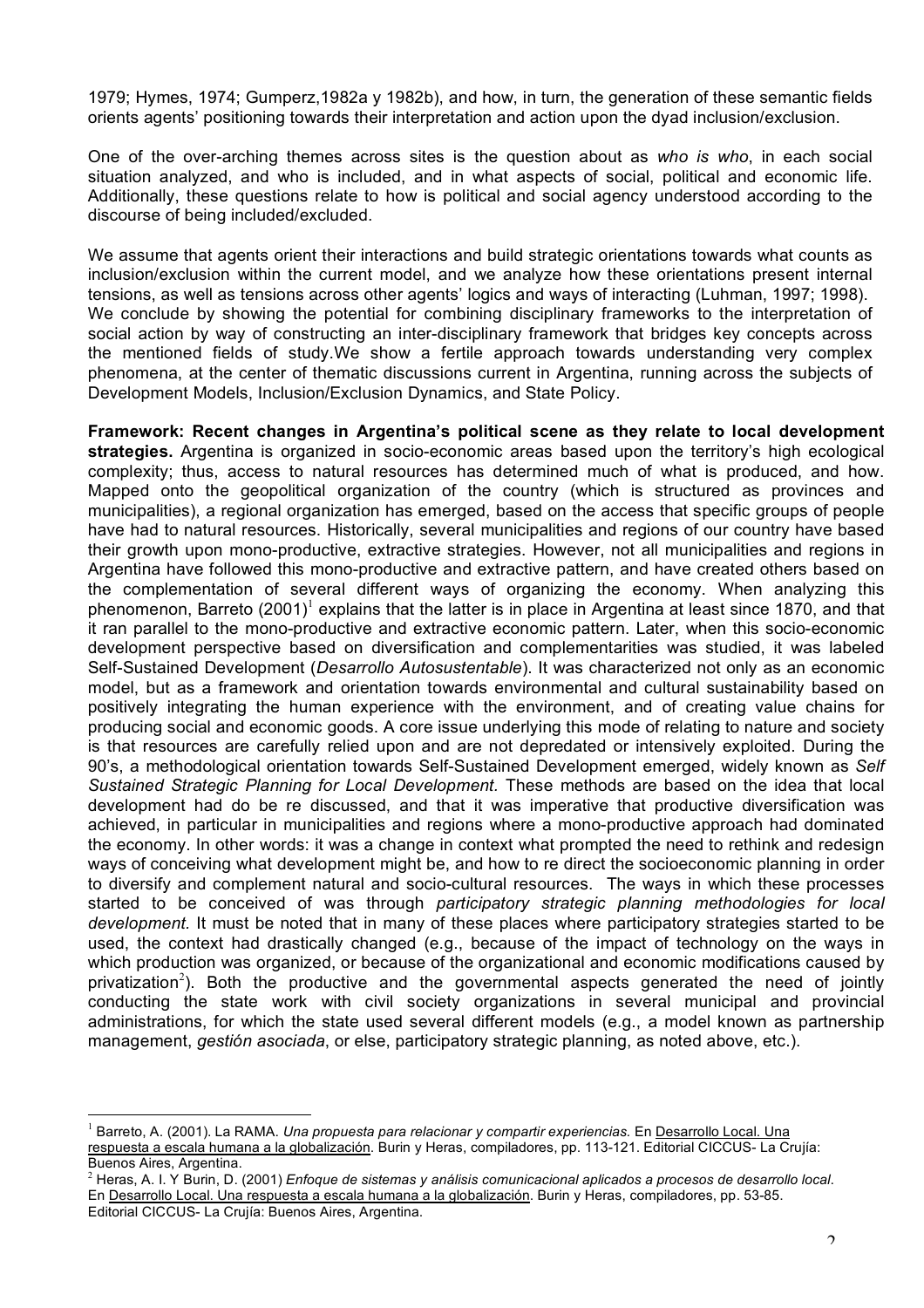Coincidental with these processes, at the national state level a process of de centralizing took place (what has been known as the State Reform) during Menem's government. A consequence of this process is that now the municipal and provincial administrations perform functions that were not traditionally their responsibility, and they have to do so with limited resources, thus ultimately depending upon national resources. During the past five to ten years, whether they were *partnership management* or *participatory strategic planning*, these joint state and civil society experiences were systematically supported by the state so that participatory development actions could be designed and implemented locally.

The explicit goals sought by these kinds of policies were to become more efficient to seek local administrative governmental strategies (Smulovitz y Clemente, 2004). Additionally, since 1983, Argentina went back to a democratic form of government, after several years of a cruel, genocide dictatorship that killed thousands of people, and pushed several hundreds of thousand to migrate to other countries. In this context, the wave of strategic planning and local governmental strategies was interpreted, at least in part, as a return to democratic practices. Social and political participatory strategies were at the core of these ways of organizing administrative and governmental policies. However, looking back at recent historical times, specifically during the 90's, one can identify other patterns in these kinds of "local development/strategic planning movements" (Bertolotto y Clemente, 2006). Some scholars, for example Poggiese (2006), sustain that these kinds of orientations are a manipulative political maneuver that empty the very idea of what a participatory strategy for local government may be.

However, it can not be denied that political and administrative de centralizing policies did indeed take place, and that these kinds of orientations have placed a high demand on different levels of the administration (cities, provinces, regional administrative networks, etc). These new kinds of governmental frames framed a complex system, one that hosts several different kinds of  $logics/communities<sup>3</sup>$  with in it (Bourdieu, 1990).

For example:

- epistemic communities, which group theoretical, methodological and interpretative views about the problems that are set to resolve;
- communities of professionals, that is, consulting professionals who are not explicitly recognized by other participants all the time, since their insertion in the process is not continuous;
- political participants (those in state, elected governmental posts, for whom the logic of practice is based on becoming indispensable to whom they are suposed to serve, establishing thus a type of relationship labeled as CLIENT-PROVIDER);
- local communities, formed by the local people to whom several of the social programs are directed to;
- economic communities, namely those groups who base their interest in their pure economic logic.

For these reasons, our project has sought to define the overall experiences that have implemented a participatory strategic planning approach among Argentinean municipalities and regions where such processes have been put into practice for 4 to 6 years, in 4 regions (North West, North East, Patagonia and Central), briefly describing their recent and past experience, and critically examining their results.

We also seek to:

Apply the results of the analyses performed as described above to questioning the need and/or the ways in which participatory strategic planning is to be implemented.

<sup>&</sup>lt;sup>3</sup> We use the word "logic" as in Bourdieu's logic of practice, and we relate it with the idea of community to indicate groups that can be identified as sharing elements that make them recognizable to themselves and to others as a GROUP..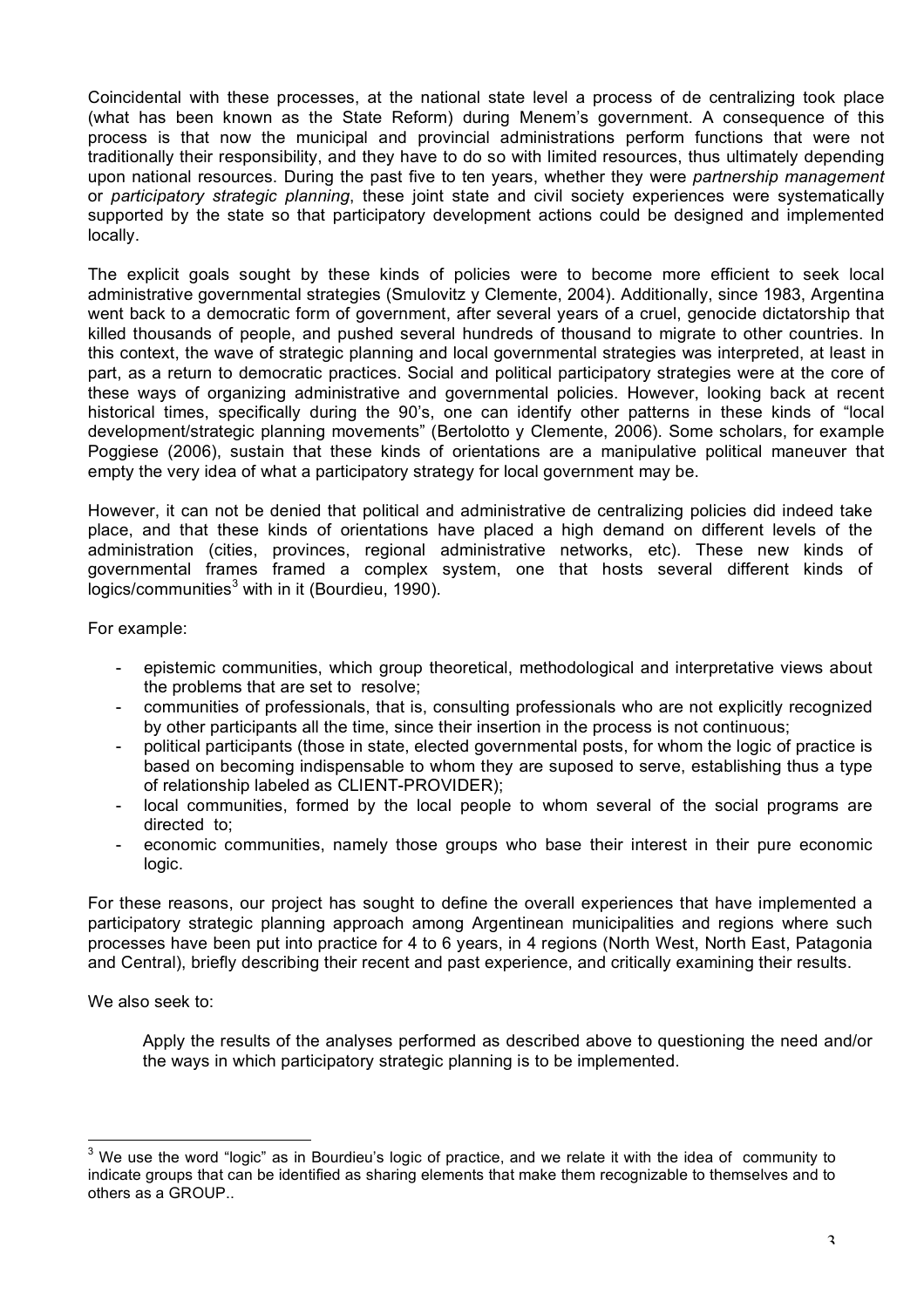Implement action research processes so that both the problems identified, and the methodologies sought to be implemented, are critically studied and assessed by participants.

Define and describe the challenges (or even problems) throughout these processes.

In this paper, we specifically present findings from two of the four regions under study (NorthEast and Central regions); in regards to the Central Region, we have generated tools for documenting, analyzing and interpreting face-to-face interactions among participants of state-civil society meetings. These meetings are taking place due to a political and administrative reform in the City of Buenos Aires, where the 1996 City Constitution has created new ways of governing the city (called Communal Government).

In the North East Region, we have documented the several different communities of practice who are participating in the local development processes, seeking to understand the ways in which each of the communities identified (within a specific region or place) create and sustain collective imagery and representations of who they are, what they seek to achieve, and how they relate to others participating in the social and political processes under way  $4$ .

**Theoretical and analytical framework**. We assumed that face-to-face interactions, as well as perception of these interactions, create social realities in which participants of any situation display their everyday lives, and strategically interpret their past and orient their actions towards the future. We base this assumption on the fact that there are semiotic mediations from where we all (as human subjects) construct representations and imagery about our social experience. We sustain that all human subjects act taking these representations and realities into account, and that in interacting we sustain and recreate these realities. It is precisely because of this semiotic capacity that we produce discourse; several different formats are used to produce discursive accounts of our lives, and we create discoursed based on these different languages, namely kinetic, proxemic, ornamental, oral and written words, imagery, amongst several others.

Discourse is also based on a specific trait, namely that it does not articulate its own locus of production/generation. A certain veiled origin is thus attributed to discourse and as such, the specific ways in which meaning is created tends to remain silent, tacit or obscure. It is in this sense that we assume that there are frameworks or contexts created by our discursive practices, which, in turn, provide meaning to our actions, and engender (make possible) specific actions, ways of acting and perceiving, and realities on their own. Following this line of thought, one can support the premise that social imagery, discursive practices and actions and interactions, constitute specific communities' resources and become cultural ways of understanding the world.

Cultural and social representations are produced and sustained by communicative action, that is, in interaction, and as such, communication is the process by which shared interpretations are made possible by any given community of practice/ideas. It is to be noted, however, that socially shared representations and interpretive frameworks support and constrain specific interpretations of life; frame clashes are to occur when/whether different communities share the same space (Agar, 1990; Jodelet and Tapia, 2000).

In communities where members recognize themselves as such, a specific, contextualized common system of beliefs is at the core of shared interaction, and becomes credible, not to be questioned because it achieves an ordinary (natural) status. Once this ordinary and given for granted status is achieved, members of the community do not need to make it explicit, and thus, this set of shared knowledge becomes part of what counts as reality. It is also in this respect that at certain points, veiled or un spoken shared systems of beliefs need to be made explicit; it is also in this respect that social interaction amongst members of different communities, at some points, do not make these veiled shared systems explicit, yet they impose them over others.

 $\overline{a}$ 

 $<sup>4</sup>$  Collective imagery and/or representations of the social collective are themes discussed by several different authors</sup> such as Marx, Weber, Durkheim, M. Mauss, M.Bloch, L.Dumont, F.Furet, Castoriadis, and Bourdieu.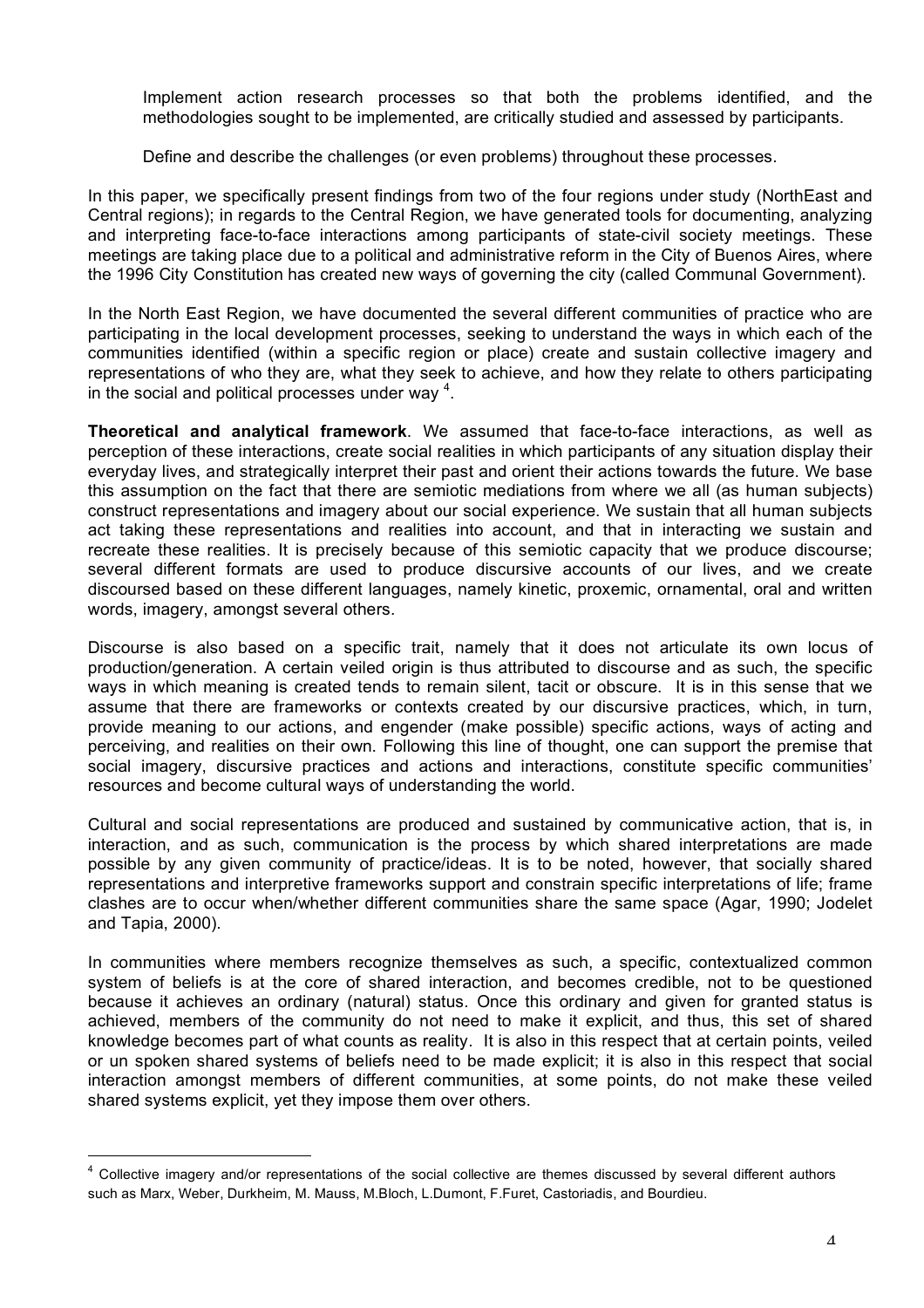Participants in any given situation, specifically if they belong to different communities, may dispute what counts as true, valid or even real, since any specific community of participants may impose over the others what they determine to be true, valid, or even real. If this is achieved, one may say that they have managed to impose a certain simplifying operation over the other participants, thus making it possible for their logic to prevail, and to *reduce a certain amount of complexity at play* (Pintos, 1994). In our fieldwork and analysis, we have identified such processes taking place both in the Central and the North East Regions.

In the Central Region, our analysis shows that participants create and sustain specific speech genre and functions of language (Bahktin, 1986; Hymes, 1974) from where, and with which, they dispute meaning with other participants. An ethnographic approach (Rockwell, 1987) was used to identify and analyze how, through genres and functions of discourse, participants create agency (Giddens, 1979). Discursive practice, as has been noted above, is regarded as social action, and as ways by which socially situated practices are created in each specific context (Heras, 1993), for example, knowledge generation, political friendship or collaboration, invocation of hierarchical roles and relationships for specific purposes, etc. In studying discursive practices as ways in which social agency is built, it is also possible to identify patterns that start to emerge, and may break the social order (Arendt, 1954; Bourdieu, 1990; Gumperz, 1982). Therefore, we assumed that agency, discourse and social practice are dynamically and dialectically inter related; factors that contribute to sustain these dialectical and dynamic relations are, amongst others, the use of grammar (whether it follows a standard versus a non standard pattern, and for what purposes); the creation of newly coined terms; the use of space and time in building interaction amongst participants, etc.

In the North East region we studied how a Local Development (LD) system was being built by using Strategic Planning as a method. In particular, we identified the several different communities interacting in a single geographical space, and we studied the several logics of practice at play. We have used Niklas Luhmann's theory to identify inclusion/exclusion processes that define what counts as local development for the participants in a given space. Luhmann, who wrote within the constructivist and systemic perspective in sociology, stated that in order to understand what a given system might be (in this case, LD system), one must identify what does and does not belong to it. Any given social system is described one that

- a) generates its own components;
- b) defines its own limits;
- c) states auto referential limits and identity processes by which each of its components makes sense because there are other components that are related to it;
- d) tends to become closed, self contained.

As we already stated, communication is the process by which meaning is created and constructed, produced and reproduced, and meaning becomes, thus, one of the limits for any social system. In this respect, meaning constitutes also a way by which any object or fact is distinguished from others (because if all were the same, meaning would not exist). Luhman stated also that no system uses the codes created by other system, nor does it understand it, ultimately. However, any system does perceive and understand other system's creations by using its own codes and ways of interpreting reality. This is partly the explanation Luhman provides for the fact that in any given system, a set of sub systems tends to be created, since total meaning is impossible to achieve.

Nowadays, all sub systems in any given system achieve certain independence, and interact with other sets of systems and sub systems by using their own generated codes. This fact makes for the vulnerability social systems as a whole are experiencing.

**Central Region. Autonomous City of Buenos Aires' de centralizing governmental policies**. An analysis<sup>5</sup> of the process of de centralizing policies in the Autonomous City of Buenos Aires is presented in this section, a process that has been called by their participants "transition process" (the transition is

 $<sup>5</sup>$  Some analytical aspects discussed here are relatd to a paper to be presented in Tucumán, Argentina, and co authored</sup> by Heras, Murúa, Cangiani y Burin.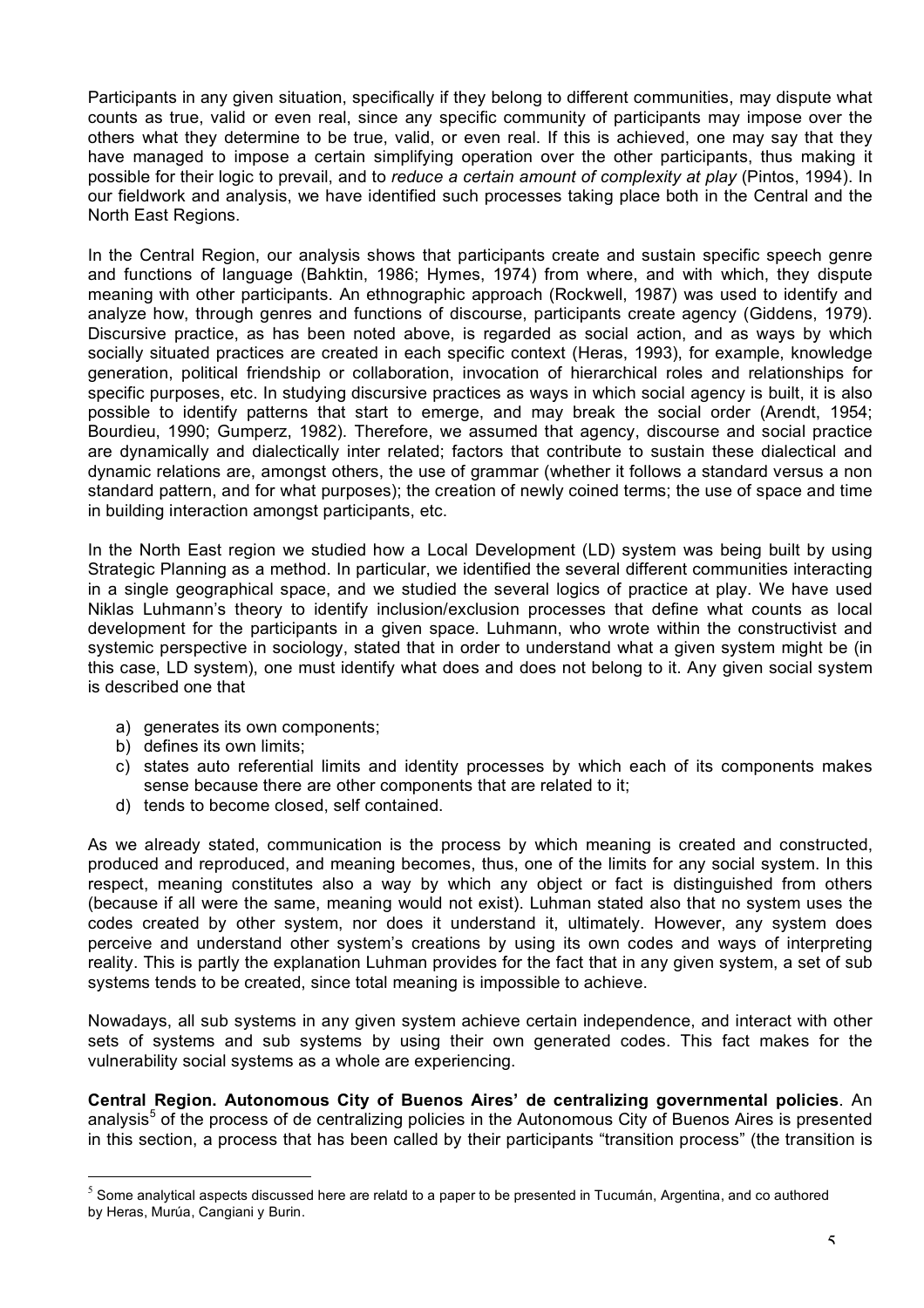from centralized city government to "Communal-Based Government"). The #1777 Law and the #248 Decree established, in 2006, the ways in which a gradual process is to take place, whereby each *Comuna* is ran by a seven-member Board. The Board, elected by citizens, is in turn controlled by a Communal-Council, to monitor that the community's (i.e., neighboring residents') opinions are taken into account. One of the stated goals of the Junta and the Council is to define, and put to work, a plan for Local Development through a participatory approach.

Recent historical facts related to the administrative and legal process of Communal Government. In 1994 the National Argentinean Constitution was reformed, and as a result of this process, the City of Buenos Aires was declared Autonomous. A consequence of this autonomy is that, for the first time ever, Buenos Aires citizens can elect their representatives directly. The City of Buenos Aires sanctioned a Constitution in 1996. This new normative framework is considered cutting-edge by several researchers, in that it established that participatory democratic practices were to be observed to govern the city, and that a series of different mechanisms were put into place in order to accomplish so. Some researchers have also stated that, even if the written norm was indeed cutting-edge, its implementation is at least delayed, or, worst, will never take place. As an example, the process of locally-based government strategies (*Comunas*) did not take place for 10 years, and now that it is starting to occur, several difficulties have arisen, among which contradiction between the City Constitution and other Decrees and Laws is not a minor one (Rabey y Martínez 2006; Des Plats, 2006).

The #1777 Law established that the City be divided into 15 *Comunas*. The limits of each *Comuna* were at dispute, and finally, when an agreement was reached, several participants still disagree (for example, with the administrative limits and with the fact that each *Comuna* now has to accept a grouping of neighborhoods that traditionally have not networked amongst them). Nonetheless, the already mentioned Law, and other concurrent Decrees and Regulations, have set in motion the so-called "transition" process. One of the mechanisms established by Decrees #350 y #248 is that all citizens should participate in what the City Chief has called Forums and Participatory Spaces; these norms have also regulated the frequency of the meetings, the ways in which the meetings should occur, and other aspects. The fact that the transition has been so closely and specifically regulated by the Ministry of De Centralization has also been a huge challenge, since many a participant, or civil society organization, would not think these are the best ways to invite participatory practices to take place.

Research questions. At the beginning we posed several descriptive and exploratory general questions: Which are the sectors represented in the *transition spaces*? Are there different (contradictory, complementary?) definitions of what counts as participating in these spaces/meetings? Throughout fieldwork, other questions emerged: What kinds of discursive genre can be identified as being used by participants in these spaces? What are the specific ways in which agency is constructed through and in interaction, and through which discursive practices, specifically? What functions of language are set in motion, by whom and with what purpose?

We have thus so far accomplished:

- thick description of the ways in which participation is occurring;
- preliminary and exploratory interpretative frameworks for meaning constructed in interaction, specifically as it relates to what counts as political and social participation, and what counts, and how do relate, party political participation with neighborhood, social and communal participation;
- we have identified, and started to systematize, concrete mechanisms by which democratic and pluralistic participation seems to be supported and/or constrained.

As a result, we have constructed a data corpus composed of several different types of sources, such as newspaper sources (period running from 1996-2007); normative corpus (laws, decrees, rules and regulations); archival resources (i.e., bibliographical and related sources, e.g. civil society's organizations' archives); pamphlets; pictures; videos; notes and artifacts. We have conducted ethnographic interviews, and other types of interviews when appropriate; we have also explored our ideas with other researchers and specialists who are styding related social and political phenomena.

Analysis. Our analytic process is iterative; for a complete description, see Anexos 1 y 2 (currently available in Spanish). For example, we first identified and interpreted several participatory spaces as speech communities, and we analyzed speech genre and functions of language (Bahktin, 1986; Hymes, 1974), in order to pose questions about *what counts as politics* in these spaces. We also continued to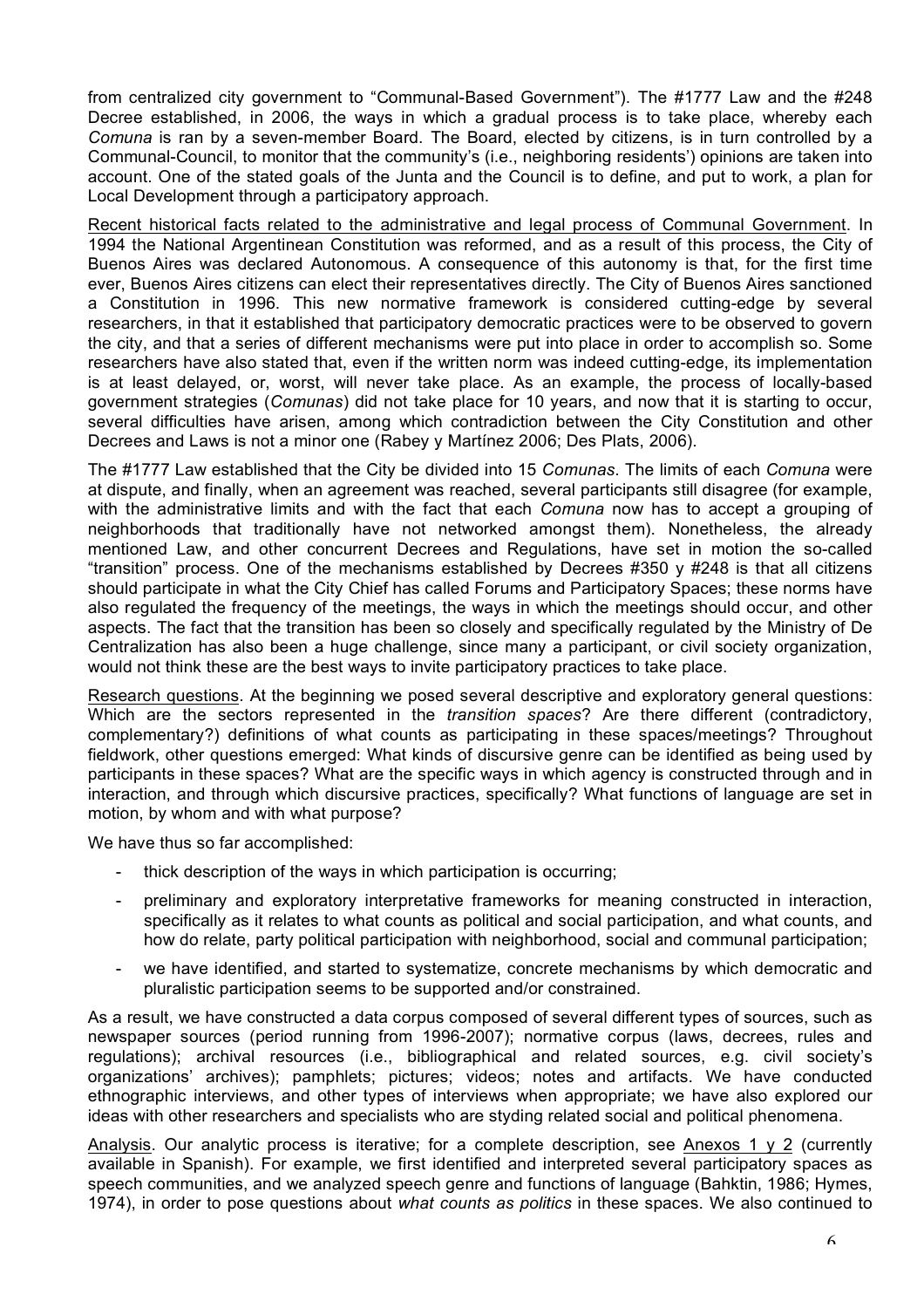pose descriptive and analytic questions so that we could redirect our observation process to other spaces that we did not specifically studied at the beginning but became relevant as our analytic process evolved. We identified, and described, the several different types of participants in these spaces, and to analyze their specific and culturally situated ways of acting, perceiving and believing, we conducted domain analysis (Spradley, 1980). For seeking understanding into *who is a participant here*, our guiding question was framed, for example, as "who is here", "what is she/he doing"? Etc. We contrasted and compared *emic, etic and mixed* perspectives so that our own interepretations could be challenged. Some of us participated as observers, and some participated as participants of full right, since some of us are citizens and residents of the Buenos Aires' Comunas.

In our analytic process, we identified that PARTICIPANTS was an over arching category, allowing for several different types of participants to be called so. We noted that self-nomination as participant counted as enough for someone to be considered such, no matter his or her agenda, or even whether they incurred into frank contradictions (stating, for example, that they attended a meeting as an ordinary citizen, and in the same meeting, switching into militant mode). We constructed several lists (types of participants), for example as follows:

A PARTICIPANT CAN BE A (all listed below):

- neighbor;
- political party "militant";
- associated neighbors;
- civil society organizations;
- civil society representative;
- political candidate;
- officer;
- legislator.

As we stated above, two specific characteristics were common to the majority of participants: 1) that some of them could/would switch from an assumed role to another, during the same meeting; 2) that members of one type of participant category who would not be a natural participant in a given meeting, would or could attend nonetheless, participating as a full member. Implicit consensus was sustained as to allowing for both identified practices.

Our recursive analyses also showed that participants would also re name other participants, using selfcoined terms, or terms coined in specific speech communities (for example, in the political party speech community). Examples are: the term "ROSQUERO", which in the political party jargon means someone who will impose their agenda, even if in doing so may contradict their own ethical stated principles; or the term "REPRESENTATIVES OF THE POPULAR SECTOR", to mean participants who attributed to themselves the capacity of interpreting and understanding disenfranchised groups. Even though a ROSQUERO termed as such may not self-recognize himself or herself as one, what is important to make visible is that these categories are part of these systems of thought and action, and are used to create and sustain meaning.

We took time to analyze the embedded term VECINO amongst the terms we identified, since this term seemed to be referred to constantly by members of the groups we observed. We noted that VECINO is a way of being and belonging, and that being a VECINO can grant several different rights to participants, some of which are NOT granted to other participants. However, in performing this specific analysis, contradictions emerged, since sometimes, some participants would self-describe themselves as VECINOS yet act as something else (e.g. militant of a political party).

Following this analytical pattern, we studied also other embedded terms, such as MILITANT. We found that, apparently, VECINOS and MILITANTES might be defined by distinguishing features that, in turn, were opposed to each other. However, the same logic of practice underlined the MILITANT participatory strategies: a MILITANT could be, at the same time, a VECINO, and no one in the meeting would challenge this double status.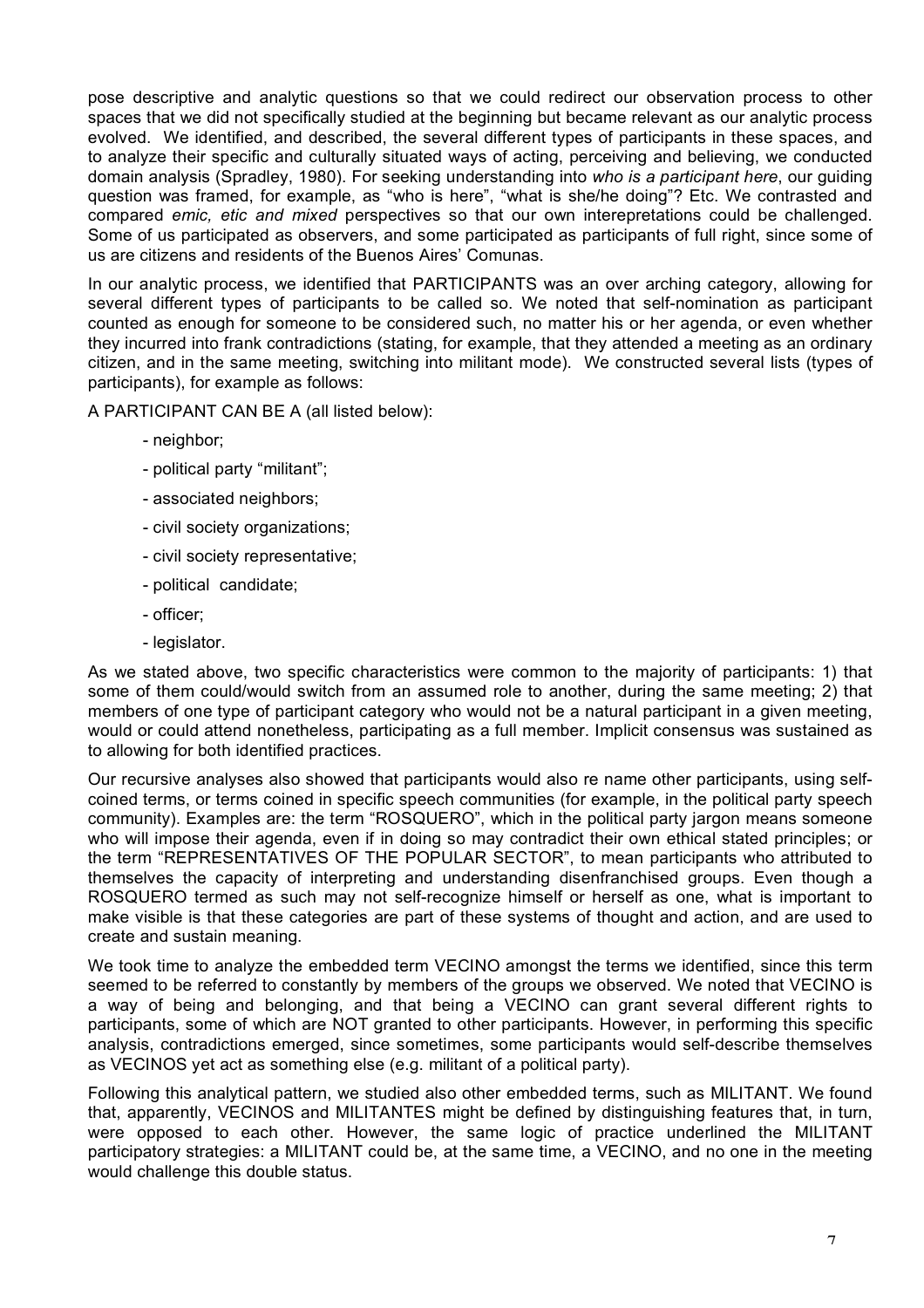Brief discussion. Our data corpus and analysis allow us to show that discursive patterns, and specifically speech genre and functions of speech, are one of the privileged mechanisms by which a very important political process is taking place. We are now tracing specific units of analysis to a larger context, that of the recent social participatory history, on the one hand, and that of the political parties' campaign to running elections, on the other hand (national and city elections are taking place this year).

At a first sight, when observing and documenting meetings, one is left with the impression that a myriad of insignificant interactions, petty disputes, and non-conducive arguments are at stake. However, closer interpretation of these same data may lead us to the texture of political and social participatory experiences. We can state that it is not only words, but it is meaning what is at stake. And the dispute over meaning and what count as facts is what political participatory processes are made of.

We conclude that it is relevant and necessary to take a two-way approach to the study of these kinds of processes: on the one hand, first hand, face-to-face interaction data needs to be documented and analyzed in order to identify and interpret the situated meaning-making mechanisms that make politics happen. On the other hand, these data should be looked into as part and parcel of larger social, political and recent (and not so recent) historical processes, since the meaning of an event may change when looked at from a different perspective, or as part of a larger context. In this respect, our inter disciplinary team is constructing frames for analyzing different, several pieces of data from angles that may provide insights into "what is happening here".

Our analyses of this participatory process has been oriented by prior analysis of school data, and we are showing how categories used to describe social situations within schools and classrooms may prove useful to analyzing these other types of social situations. For example, in our work in schools and classrooms we have coined the analytic category of ambiguous zone (Heras, Guerrero, Martínez, 2006); in other pieces of writing, we have also anchored our analysis to a dialectic pair (position/positioning) which proven to be fertile as well (Heras, 1993; 1995). Building on these analytic constructs, and establishing interpretive relationships amongst them, we are now being able to transpose them into a different setting altogether, which may mean that our basic hypothesis holds true: human interaction is about making meaning, and meaning may guide what counts as real, true and even intervene in defining material disputes over goods, resources and controlling mechanisms. We have followed Hanna Arendt (1997-1956-59) to establish connections between praxis and lexis, the two domains that she found useful in order to analyze human interaction, and political participation in particular.

**North East Region. Social Inclusion as a code for bridging difference.** Data corpus for the North East Region is composed of interviews, observations, artifacts and archives. Through our analysis we identified the different sets of subsystems that conform a complex field, namely that of Local Development (LD). Our analysis identified veiled procedures by which meaning is generated. WE have also identified ways in which the sets of sub systems, and their participants, define their relevant fields. We present these analyses below. See Anexos 3 y 4 (currently available in Spanish) for a detailed description of some of the analytic procedures.

Definitions according to the communities or collective groups identified.

- a) Epistemic Communities
- b) Professional Collectives
- c) Political Agents
- d) Local Communities

For the Epistemic Communities, local development is defined as the capacity for subjects to choose a way of living whereby a set of conditions will irremediably act upon them (for example, market economy and its logic), bur whereby a set of choices is still available. For these social actors, there are several participants that interact in constructing the logic that supports local development processes. Amongst such participants, non-state agents play a significant role, be those NGOs, or others who play an important role in the local economy. From this perspective, local development must manage to coordinate actions at different levels (local, regional, provincial, national, international), and must be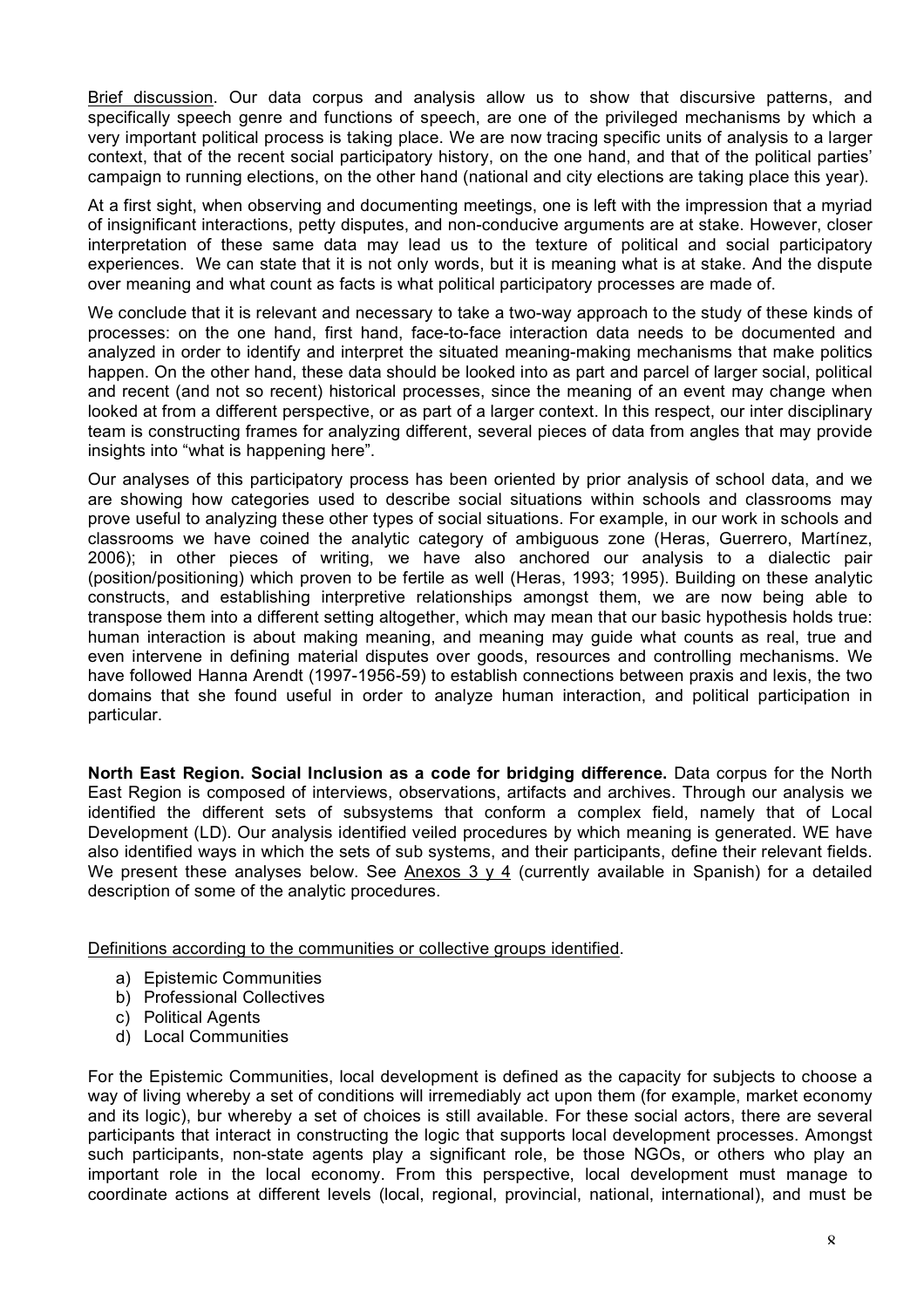sustained by self-organization over time. For these communities, establishing social networks by more or less freely choosing to participate is crucial.

In contrast and contradiction with the Epistemic Communities, the Professional Collectives (who are local civil servants in their majority) are guided by the logic of state-practice, oriented towards implementing the different Social Programs that are mandated by the state. Specifically, several nationally ran Social Programs are implemented at the local level in order to alleviate situations of extreme poverty. From this perspective, what counts as Local Development does not rest, as for the Epistemic Communities, on freely or willingly associating resources and ideas with one another. Contrastively, it is based on the idea of making Social Programs "happen" and be effective, knowingly that these resources are not to generate sustained employment or different living conditions, but are a day-to-day resource aimed at reducing poverty. If establishing networks is one of the distinguishing traits identified in the discourse of the Epistemic Communities, it is not to be found in the discourse of the Professional Collectives. These civil servants attribute no associative capacity to beneficiaries of the Social Policies and Programs.

Political Agents' actions are conditioned by the logic of the national Social Programs and Policies. Since they are part of the administration at the local level, they cannot turn their back towards these policy lines; however, their participation in these nationally designed mechanisms is not chosen but imposed by them. Their views of what counts as Local Development is thus mediated heavily by the fact that they have to implement policies that they have not designed. A by-product of being in such position has been, however, the fact that they are calling for action at the local level, in particular towards Strategic Planning, mounting their call on part of the messages communicated by the National Government: "work culture", "inclusion", "learning", etc. These Agents prioritize these values for their local discourse towards generating Local Development, and attribute any potential failure to the fact that the National Government does not allow any leeway for local policies to emerge. They identify clearly that participation occurs at the local scene but they refer to it as being always done by the same people or organizations over time.

Local Communities in turn do not seem to have a clear understanding, nor do they identify distinctively what may Local Development Programs or Plans be, or have to do with their everyday practices. Instead, their discourse is centered on demands for inclusion and participation in the labor market, the culture associated with employment, and schooling. These are seen as opportunities to better their income and to include themselves in the logic of social mobility. Their discourse is built around highlighting the importance of community links, associative strategies, and pointing to the contradictions between the logic of market economy and of local development, community based logic. Their discourse also points to the fact that participating in community or local planning is reserved to organizations that, in turn, respond to the "client" logic. They highlight this fact as a contradiction in that not all strategic, community and local oriented planning is necessarily open, but is closed to some who agree to participate within certain parameters.

Our analysis of each of these discourses as subsystems allows us to point to the basic characteristics underlying each of them:

- For the Epistemic Communities, strategic planning is relevant, and so is also social participation, since they orient their action towards bridging globalization and local development, seeking to integrate the market economy logic with that of local development and community integration (establishing this integration as their chosen area of action).
- For the Professional Collective, a crucial distinction is made amongst those who are actively seeking to integrate themselves to the logic of employment and learning, and those who are oriented to being supported by state subsidiary funds. Their choice is to support those who are active in seeking their inclusion, and not those who orient themselves to welfare funds (their chosen area of action is that of stable employment and ongoing learning processes).
- Political Agents orient their action towards local autonomy, seeking to participate at the decision table of economic resources and state power. For them, the dispute over national/local resources is crucial.
- Local Communities in turn orient their area of interest and action towards opportunities for accessing school and income.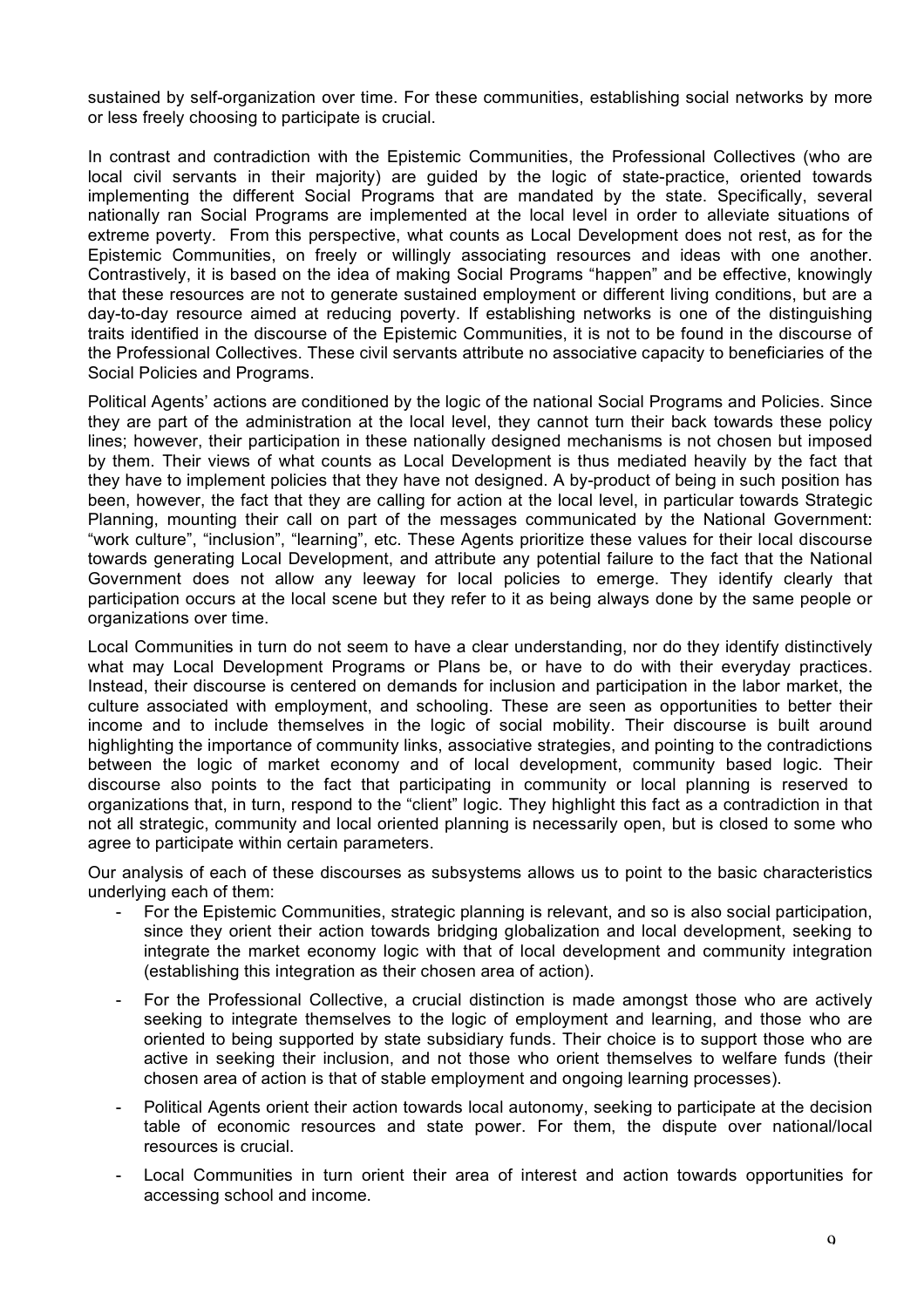From this perspective, we have identified that each of the subsystems is orienting their action towards a distinct social, political and economic area, and that the codes by which they make meaning are not necessarily shared. For each of these subsystems, there's a difference in what counts as "inclusion" or "exclusion", since their perceived area of interest is different. However, what is also observed is that these logics seem to interact in a complementary way, establishing consensus as to the ways in which these several different perspectives should not exclude any of the subsystems. What is common to all perspectives is that all of them seek for a way for being included, and that there are several mechanisms by which this inclusion process is being reproduced, as it is seen by participants of each of the subsystems.

As analysts of this situation, we posed questions such as "what is Local Development", "how is it perceived", and "what counts as such for each of the subsystems identified". In following through the analysis of how participants of the different subsystems are to respond to these questions, we also found that there are veiled, tacit, non explicitly stated statements, for were they made explicit, the risk is that conflictive perspectives may arise. If these conflictive perspectives arose, instead of making it possible to support the discourse of "inclusion" and "belonging", the more evident mechanisms of exclusion and power struggles would be in the open. It is known, for example, that local development may not constitute a real option for several regions in Argentina to become included in the market (global) economy, since the ways by which the global economy works may not be controllable by local communities at all. Therefore, welfare and Social Programs become functional since they absorb populations that would otherwise become totally excluded. In turn, these Programs become ways by which their recipients find reasons to continue to be "included". They perceive that their inclusion through these Plans or Programs allows them to not become totally excluded. However, a veiled or tacit statement is that there are no real, active Employment/Income Policies at work, nor locally or nationally, and thus, their inclusion to what they expect to participate in (full employment, for example) will not occur. Implicitly, there seems to be a tacit agreement amongst all these subsystems in that any individual who seeks to fully participate may be able to achieve full inclusion.

## **Conclusions**

By presenting two different, yet complementary ways in which discourse practices are understood and studied, we have shown a fertile approach towards analyzing social and political action. We in turn have shown that what participants in any social process do, say and think, generate in turn realities to which participants orient their actions and interactions. Discursive practices and face-to-face interaction data should also be interpreted in light of larger socio historical contexts, so that other layers of meaning be taken into account.

We pose a methodological question that we think needs further revision: what are the specific ways in which analyses of this kind should be presented to the communities in which us, as researchers, produce meaning? What counts as evidence in order to show that these are possible, and well framed, interpretative procedures?

## **Works Cited**

Arendt, Hanna (1957). "Labor, trabajo acción. Una conferencia". (Conferencia pronunciada en 1957)

Bakhtin, Mijail. (1986). Speech Genres and Other Late Essays. University of Texas Press. Austin, Texas. USA.

Bourdieu, Pierre (1990). The logic of Practice. Stanford, Ca: Stanford Un. Press.

Bourdieu, Pierre (1999): "El efecto de lugar", en La miseria del mundo, México, Fondo de Cultura Económica.

Bertolotto, M.Isabel, y Clemente, Adriana (2006). *Participación y desarrollo local pos crisis. El caso de los planes estratégicos y los consejos consultivos municipales.* Ponencia presentada en el II CONGRESO NACIONAL DE POLÍTICAS SOCIALES, Buenos Aires, Argentina, octubre 2006. En la mesa "Trabajo, Desarrollo y Diversidad. Una investigación sobre metodologías y políticas de desarrollo local con acento en la generación de empleo/ingresos." En el Congreso de Políticas.

Couffignal, Georges: 2002, El papel del Estado en un mundo globalizado: el caso de América Latina, en: Estudios Interdisciplinarios de América Latina y el Caribe, Volumen 13 -Nº 1.